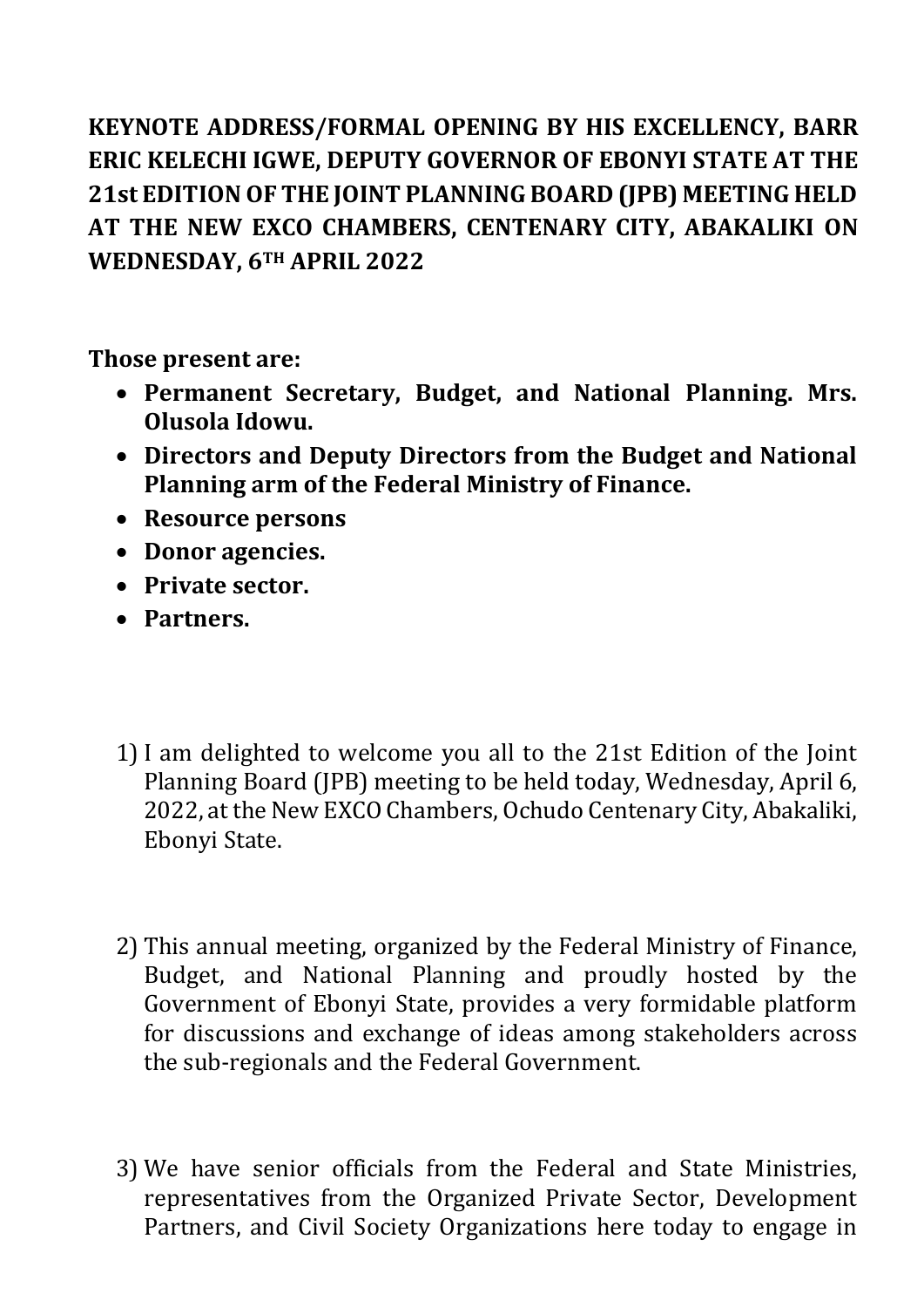technical discussions on policy issues in order to propose an optimal approach for improving the nation's economic management process.

- 4) Looking at the theme of the 21st edition of JPB/NCDP **(**which is **"GOOD GOVERNANCE AND INSTITUTIONAL CAPACITY: Pathways to Sustainable National Development"),** our government, ably led by His Excellency, Engr. David Umahi, places a very high priority on Good Governance and sustainable development in the state. This is surely evident in the testimonies of the changed narratives of our state.
- 5) Ladies and Gentlemen, while preparing for the biggest economic sector event, we carefully packaged programs that will tell the story of how Ebonyi state is changing the narratives and how we have succeeded in navigating meagre finances to achieve so much with very little, comparatively. Our government is very mindful of the economic challenges and needs to institutionalize the good practices with which we have attained our success. While we wind down on the time left in the tenure, we have initiated several programs that will support the plan for sustenance. A lot of these can be replicated elsewhere and create the desired change across the length and breadth of the country.
- 6) Distinguished Ladies and Gentlemen, before I close, I urge all participants, both physically and virtually, to follow all the proceedings and give input for the good of our dear country. I wish to inform you that the State will be receiving the Vice President of the Federal Republic of Nigeria, the Minister of Finance, and the Minister for State Budget and National Planning, for the **National Council on Development Planning** within the program this week.